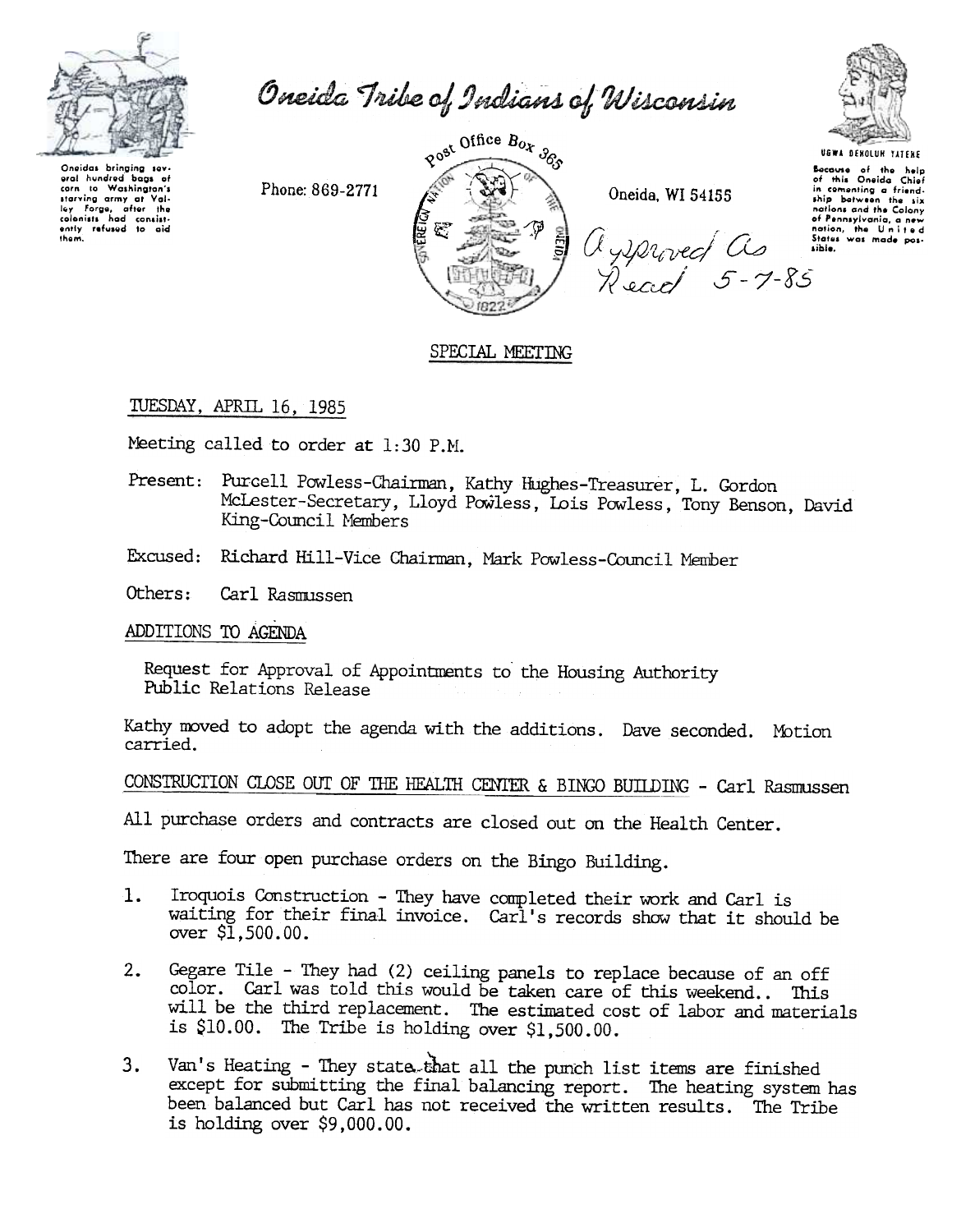Oneida Tribe of Indians of Wisconsin Special Meeting - April 16, 1985 Page 2

CLOSE OUT OF HFALTH CENTER & BINGO BUILDING (CONTINUED)

4. Green Bay Asphalt -Carl rejected a portion of the paving installation last Fall. They will not start repairing until the end of May. One or two thousand dollars of work needs to be done. The Tribe is holding \$5,000.00.

TRAVEL REQUEST - Tony Benson

Tony is requesting approval to attend the 3rd annual conference on Child Abuse and Neglect on May  $6 - 8$ , 1985.

Lois moved to approve, Lloyd seconded. Motion carried.

TRAVEL REQUEST - Lloyd Powless

Lloyd is requesting approval to attend the Wisconsin Radioactive Waste Review Board meeting at TomahaWk, WI on April 15, 1985 (Retroactive).

Lois moved to approve, Dave seconded. Lloyd abstained. Motion carried.

MEETING WITH MOLE LAKE COUNCIL - Lloyd Powless

Lloyd had discussed having a meeting with their Council and the Business Committee to discuss similar issued that we are facing.

Lloyd moved to have the Tribal Secretary contact Mole Lake to see if we could have such a meeting at the sane time as the Leadership Conference that is scheduled in Wausau, WI on May  $1 - 2$ , 1985. Dave seconded. Motion carried.

SENIOR CENTER ADDITION - Tony Benson

Tony stated that in the last few days, a number of individuals have been getting involved in making changes on the Senior Center addition without his knowledge. Some changes are already done, others are being worked on by the architect. Tony stated that he has no idea who is paying for this.

Tony also stated that it is no longer possible for him to be project manager for this project. He has turned all the files on the project over to Dave King, who is liaison to the Commission on Aging. Tony also recommends that Dave be appointed the project manager to finish off the project.

After the Business Committee had discussed the matter, Lloyd moved to have Jerry Kurowski be the project manager, this would be contingent on his availability of time. More discussion followed, and Lloyd withdrew his  $motion.$ 

Lois moved to have Tony remain the project manager and to avoid any further confusion, the Tribal Secretary is to send a letter to the architect informing him that Tony is the project manager and that is who he gets his direction from. Dave seconded, Tony abstained. Motion carried.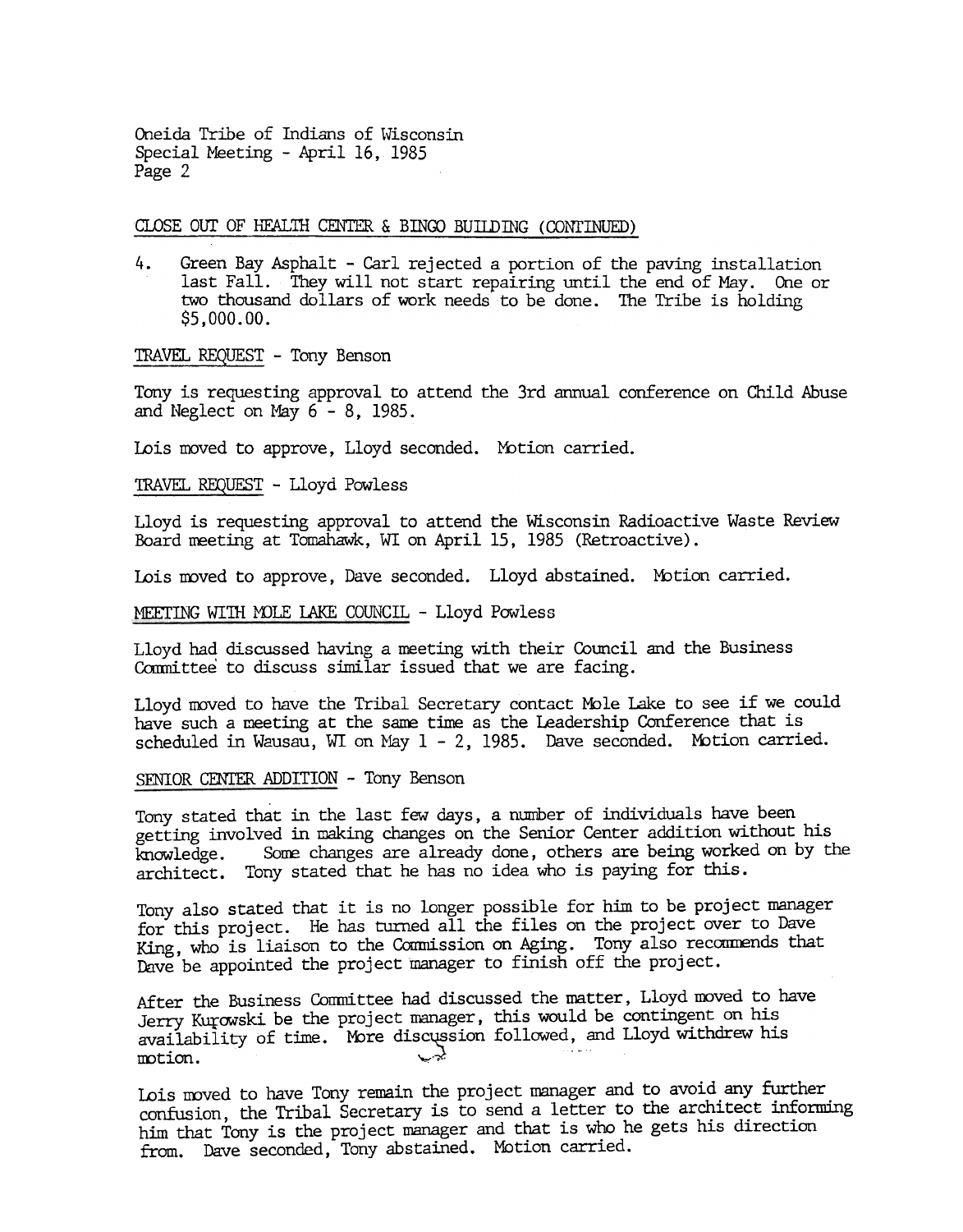Oneida Tribe of Indians of Wisconsin Special Meeting - April 16, 1985 Page 3

## FOR INFORMATION - TRIBAL LEADERSHIP CONFERENCE

The conference is to be held at the Midway Motor Lodge, Wausau, WI on May 1-2, 1985.

# TONY EARL'S LETTER IN REFERENCE TO HUNTING EAGLES

Tony Earl is asking for the Tribe's input on prohibitive enactments for on-reservation violators.

While the population of eagles in several of the reservations in Wisconsin speaks well for the social/religious prohibitions provided by your communities, it is apparent from court rulings that the right to kill eagles 'may exist under federal treaties. The enactment of laws and penalties for on-reservation violations of this act would speak well to the concerns of many public and legislative constituents like myself.

Dave King will follow up on this matter with the Conservation Board.

#### HOUSING AUTHORITY REQUEST

-The Oneida Housing Authority reconnended that the vacant Conmissioner position be filled by Dorothy Powless.

Lloyd moved to approve, Lois seconded. Gordon abstained. Motion carried.

- Kathy Hughes' term for Commissioner will expire April 20, 1985. The Oneid Housing Authority reconmends that she be reappointed.

The Chairman reappointed Kathy Hughes for another term on the Oneida Housing Authority .

Lloyd wanted the record to show that he opposes Kathy's reappointment to the Oneida Housing Authority.

# ONEIDA PUBLIC RELATIONS SUBJECT RELEASE FORM - Gordon McLester

The following form will be used by Mr. Leonard an the Public Relations Sub-committee for the purpose of publicizing Oneida Bingo:

TO THE ONEIDA TRIBE OF INDIANS OF WISCONSIN:

here by authorize the use of the name of

.(Please Print)

the likeness, voice, and all materials which have been submitted and/or used in s till photographs, filmed, audio taped, or video taped sequences for the Oneida Tribe of Indians of Wisconsin.

(Description of materials submitted:)